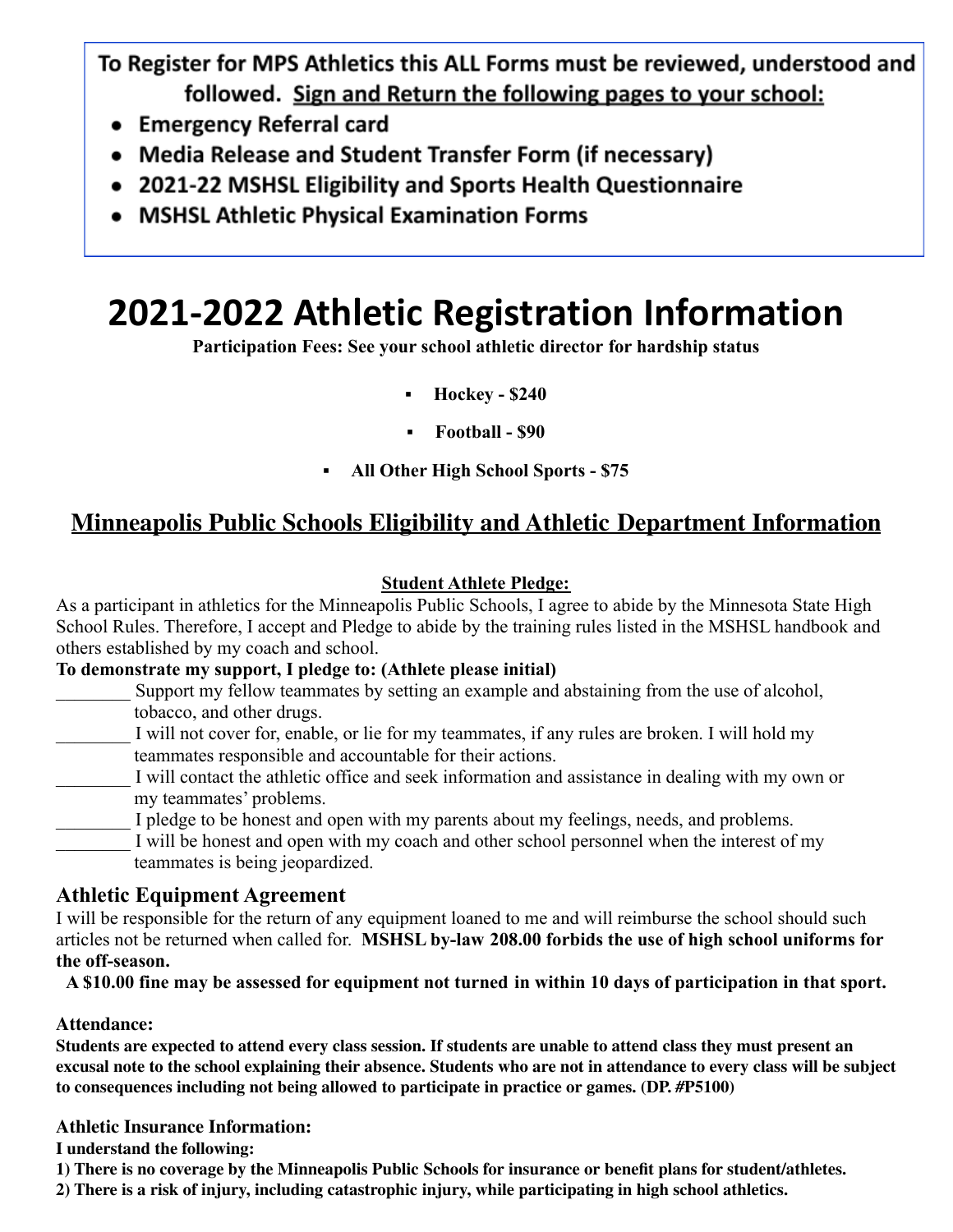#### 3) The Catastrophic Plan by the Minnesota State High School League is in effect for injury costs over \$50,000.00. **4) It is recommended that all parents have some type of hospitalization and medical coverage.**

#### **Academic Requirements:**

The Minnesota State High School League (Bylaw 407.00) defines eligibility as "Making satisfactory progress toward graduation." The Minneapolis Public Schools interprets this bylaw with the following policy:

| Grade             | Completion of | Completion of  | Completion of | Completion of  | <b>Total Credits</b> |
|-------------------|---------------|----------------|---------------|----------------|----------------------|
|                   | First Ouarter | Second Ouarter | Third Ouarter | Fourth Ouarter |                      |
| Q <sup>th</sup>   | 1.00          |                | 3.75          |                |                      |
| 10 <sup>th</sup>  | 6.25          |                | 8.75          |                |                      |
| l 1 <sup>th</sup> | 11.25         | 12.5           | 13.75         |                | 18                   |
| 12 <sup>th</sup>  | 16.25         | 17.5           | 18.75         | Graduate       | Graduate             |

A*.* Entering 9th grade students are eligible

B. Students/athletes are required to adhere to the minimum credit requirement listed in the chart below.

C. All athletes must have either a cumulative 2.00 G.P.A. during the grading period prior to participation.

D. Credit Requirements for Participation

E. After 12 consecutive semesters since starting 7th grade, no student is eligible.

F. Students new to Minneapolis Public Schools are eligible, if they would have been eligible at their previous school for one grading period.

#### G. Students must check with the building athletic director for final eligibility status. For eligibility appeals and/or **additional information please check with the building athletic director.**

#### **Additional Behavioral Consequences for Athletes**:

In addition to the Minnesota State High School Leagues minimum competition consequences, in season student/athletes, may also lose all post-season school recognition awards. This includes, but is not limited to the awards of varsity letter, MVP, captainship, etc.

#### **Media Release – Minneapolis Public Schools Athletics**

Throughout the upcoming season, the media may visit our events, request information about our events as well as our footage of our events. During the upcoming season, the Athletic Departments of Minneapolis Public Schools will be releasing your child's name and images for many reasons including but not limited to team rosters, promotional materials, game footage, team pictures, as well as information for College Recruiters if appropriate. This information may be used or shown on Websites/Radio Stations/Television Stations/School Event Programs/Posters/Brochures and/or Newsletters. Student/athletes are expected to have a completed Minneapolis Public Schools Media Release Form on file at their school.

#### **Athletic Equipment Agreement:**

I agree to take part in athletics and agree not to hold the school or its representatives responsible for injuries which may be incurred through such participation. I will also be responsible for the return of any equipment/uniforms loaned from the athletic department and will reimburse the school should such articles not be returned when called for. **MSHSL bylaw** 208.00 forbids the use of High School uniforms for the off-season. A \$10.00 late fee may be assessed for equipment not turned in within  $10$  days of participation in that sport. This starts with the date of the last competition

## **Transportation Agreement:**

The athletic department reserves the right to require all athletes to ride to and from each athletic event with a coach. If for any reason the athlete is unable to ride with the team from an event the athlete's parents/guardian must complete a Minneapolis Public Schools Transportation Waiver Form and submit to the school's athletic director in writing 24 hours before the event.

#### **Employee Student Relationships:**

The Minneapolis Public School District is committed to an educational environment in which all are treated with respect and dignity. Each District employee is expected to exercise good judgement and professionalism in all interpersonal relationships with students. Such relationships must be and remain on an employee-student basis. Complaints and/or concerns regarding conduct of any employee will be addressed by the District. Students and parent/guardians should report complaints or concerns to the building Principal, the building athletic director, or other trusted staff.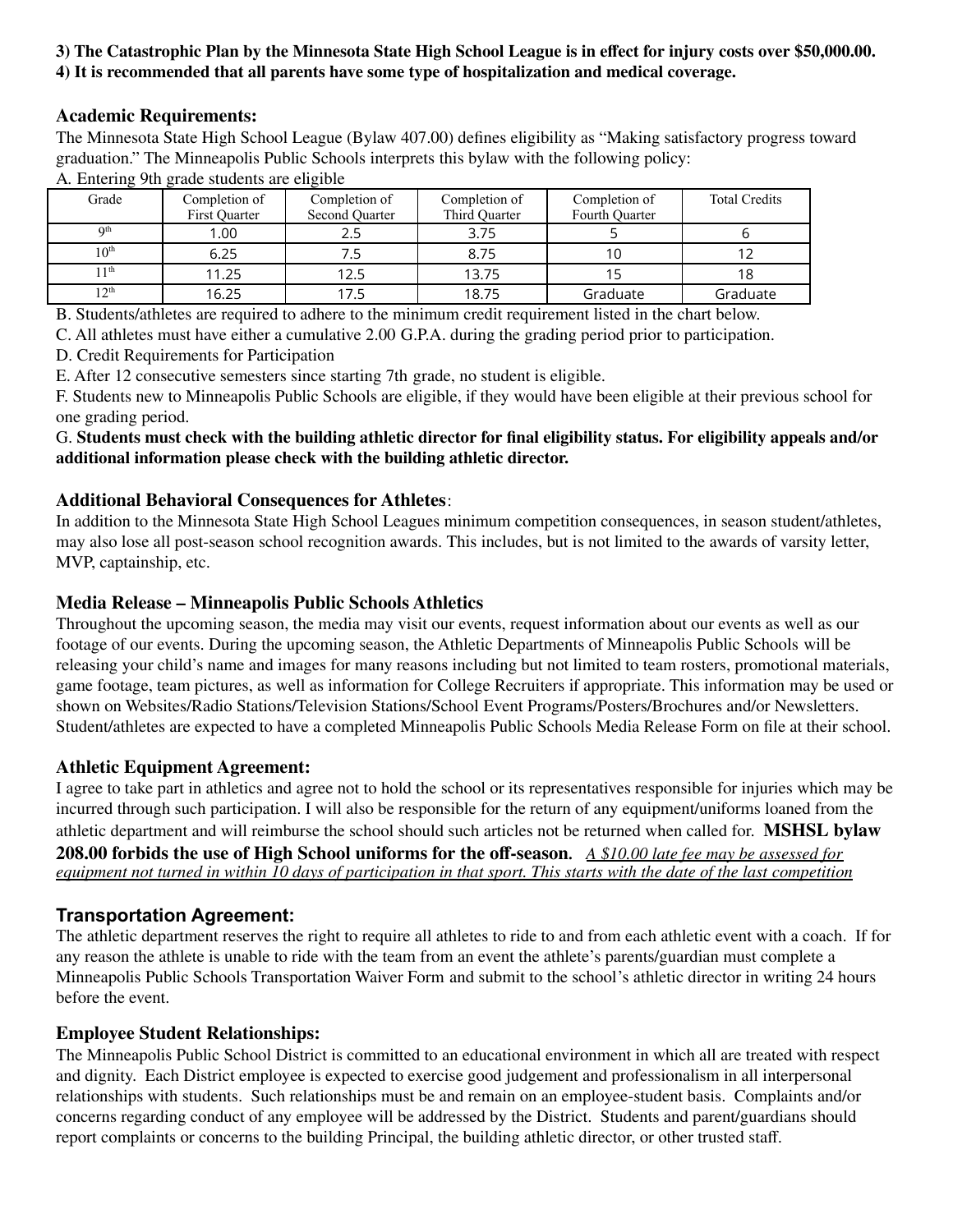#### **District Athletic Participation Fees:**

Minneapolis Public Schools charge one of the lowest participation fees in the Twin City Metro area. These fees are used to offset athletic costs which includes equipment and supplies, replacement uniforms, and uncovered expenses. Students and/or parent guardians are asked to consult with their school athletic director if they are not able to pay these fees. A participation fee refund request will be honored only if the student, through no fault of his/her own, cannot continue with the activity. No refund will be provided in the case of quitting a team or being dropped from a team because of disciplinary action. The allowable reasons for a refund include: a crippling injury or a transfer before the 1st contest out of the district. In any case, the refund will be a prorated amount up to midseason. There will be no refunds once midseason has been reached.

#### **Athletic Websites:**

Minneapolis Public School Schedules: at [www.mplscity.org](http://www.mplscity.org) Minneapolis Public School Athletic Information: <http://athletics.mpls.k12.mn.us/> Minnesota State High School League: <http://www.mshsl.org/mshsl/index.asp> Minnesota Adapted Athletics Association: <https://sites.google.com/view/minnesota-adapted-athletics> Minnesota Adapted Athletic Schedules: <http://www.maaaconference.org/g5-bin/client.cgi?G5genie=175>



The Minneapolis Park& Recreation Board offers a variety of youth sports leagues for children 6 to 18 years of age. Students interested in participating in additional sports league activities should go to their local MPRB Recreation Center for registration details. To find the center nearest to you call 612.230.6400 or visit us at www.minneapolisparks.org Home Page- Quick Links "Find the MPRB Recreation Center nearest to your MPLS school.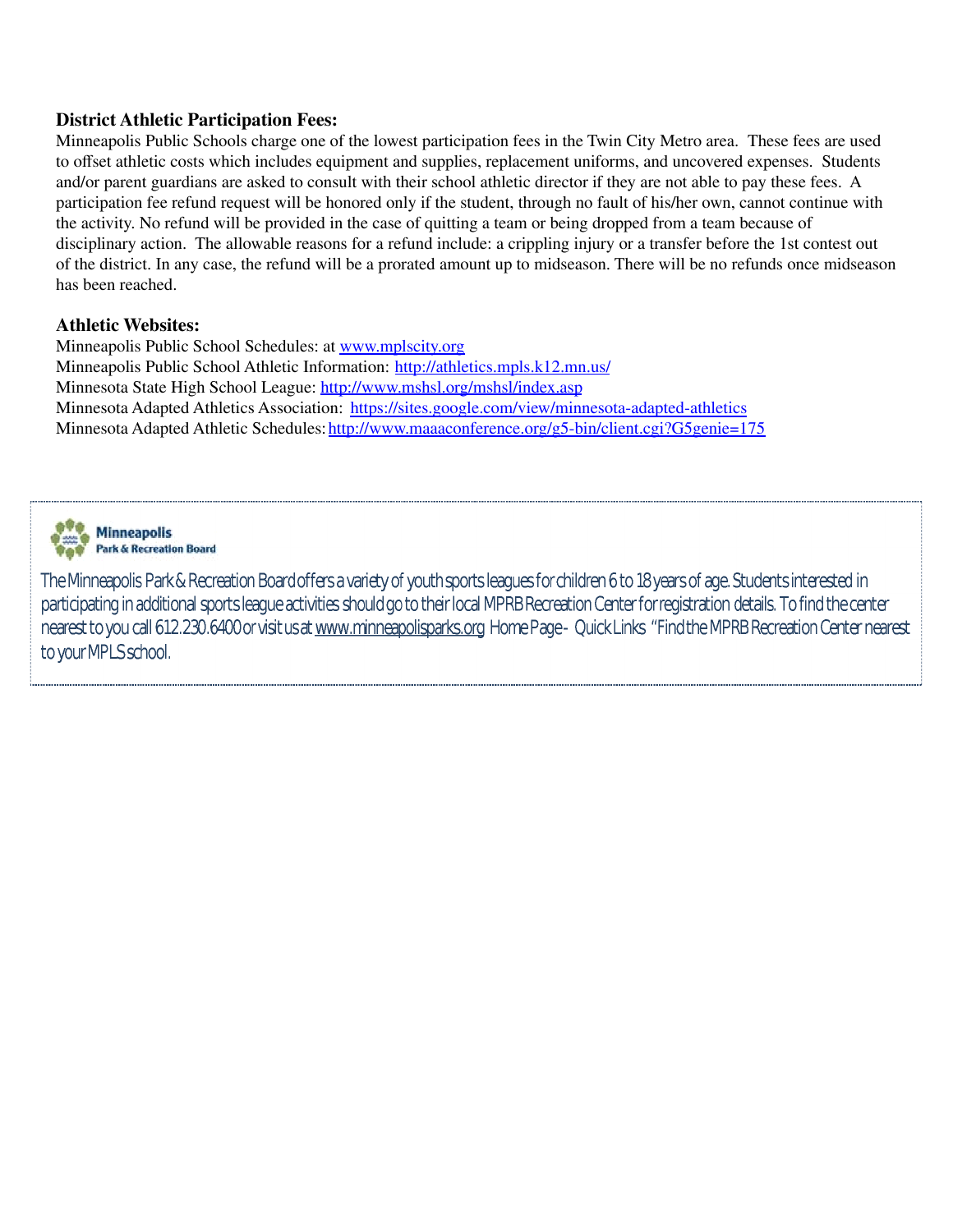## **MPS Athletics Player Information - Emergency Contact Form**

|                                     | Number to call during practice or game times: ___________________________________ |       |  |
|-------------------------------------|-----------------------------------------------------------------------------------|-------|--|
|                                     |                                                                                   |       |  |
|                                     | Preferred Contact Method: Cell ________ Email _______ Both ______                 |       |  |
| <b>Alternate Person to Notify:</b>  |                                                                                   |       |  |
|                                     |                                                                                   |       |  |
|                                     |                                                                                   |       |  |
|                                     |                                                                                   |       |  |
|                                     |                                                                                   |       |  |
|                                     |                                                                                   |       |  |
|                                     | Hospital: Policy Number: Policy Number:                                           |       |  |
| <b>Current Medical information:</b> |                                                                                   |       |  |
|                                     |                                                                                   |       |  |
|                                     |                                                                                   |       |  |
| Does your child have asthma?        |                                                                                   |       |  |
|                                     | All students with asthma MUST have a rescue inhaler at every game and practice.   |       |  |
|                                     |                                                                                   |       |  |
|                                     |                                                                                   |       |  |
|                                     |                                                                                   | Date: |  |
|                                     | AD Complete-(circle one):<br>Cleared to Participate Not Cleared to Participate    |       |  |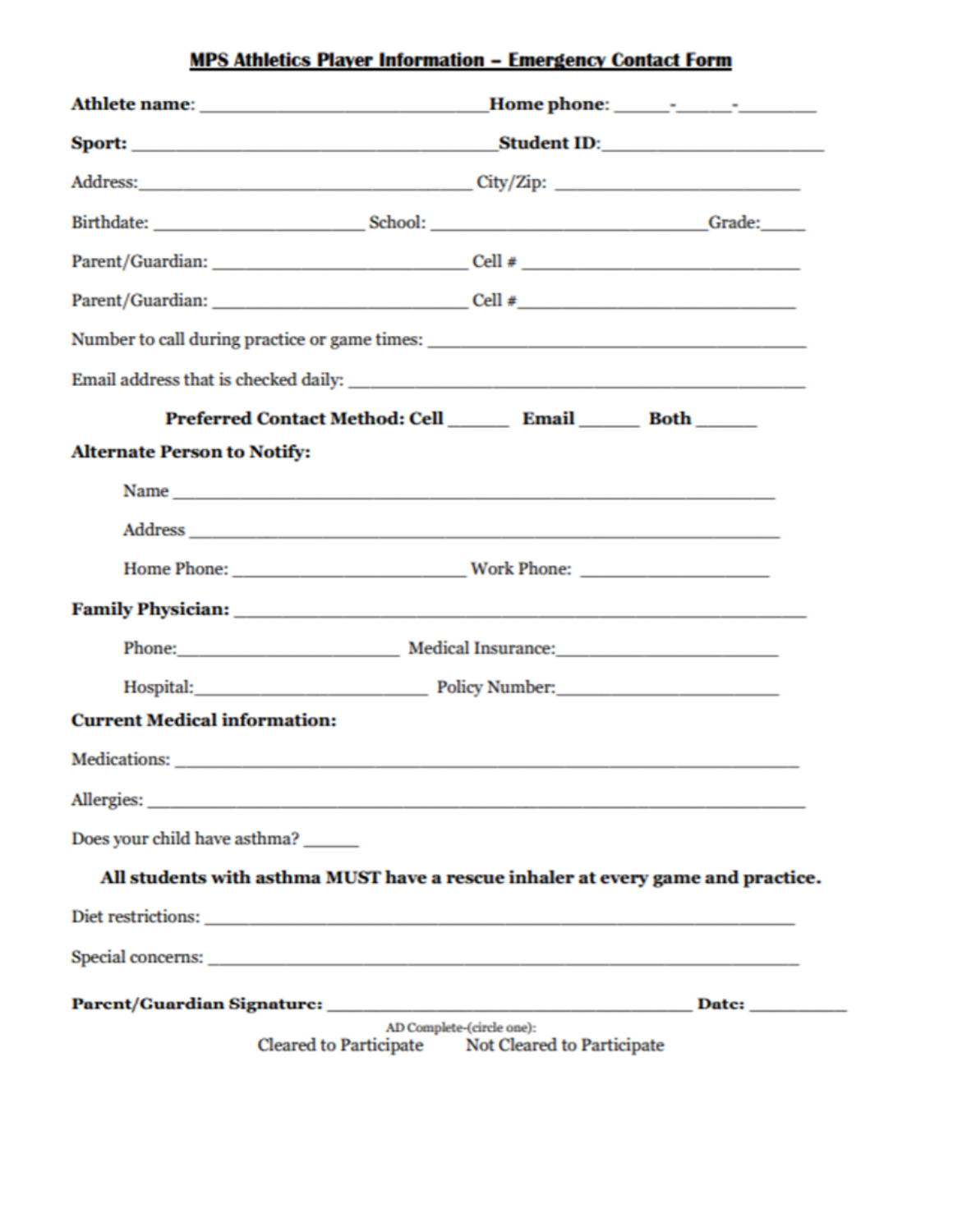

To be filled out by parent or guardian:

Student Name: The Contract of the Contract of the Contract of the Contract of the Contract of the Contract of

Date:

NEW: This is a continuing permission form. It will be in force as long as your student is continuously enrolled in MPS. If you wish to cancel your permission at any time contact your school office for the appropriate form.

| Student ID No: |  |  |  |
|----------------|--|--|--|
|                |  |  |  |

**Dear Parent or Guardian:** 

During the school year, the news media may visit your school to cover special events and Minneapolis Public Schools may wish to use your child's photograph, voice or student work for promotional and educational reasons, such as in publications, posters, brochures and newsletters; on the district or school web site, radio station or Cable TV channel; or at community fairs.

In addition, you may want your child's picture in your school's yearbook. Having a picture taken at school is not enough to ensure that your child's picture will be in a school yearbook. Your permission is required.

Because of state law, a school must obtain your permission before your child's photograph or voice can be used for either purpose. Your permission once given will be in force as long as your student is continuously enrolled in a Minneapolis Public School or until you inform the school that you withdraw your permission.

Please sign and return this page stating whether you give permission to use your child's photograph, student work or voice for either or both of these purposes. You may decide to give permission for both purposes or for only one purpose.

If you do not return this form your child's photograph will not be used by the media and will not appear in the class section of the school yearbook.

Thank you for your cooperation. **Check all that apply and please sign your name below.** You may choose to check one, both or neither of these boxes.

| I give my permission for | to be filmed/photographed/interviewed by the |
|--------------------------|----------------------------------------------|
| <b>Student Name</b>      |                                              |

media during school events and for the district to use my child's photograph, work or voice for

promotional and educational purposes.

| I give my permission for photographs of |                     | to be included in the school year book. |
|-----------------------------------------|---------------------|-----------------------------------------|
|                                         | <b>Student Name</b> |                                         |

**Parent or Guardian Signature**